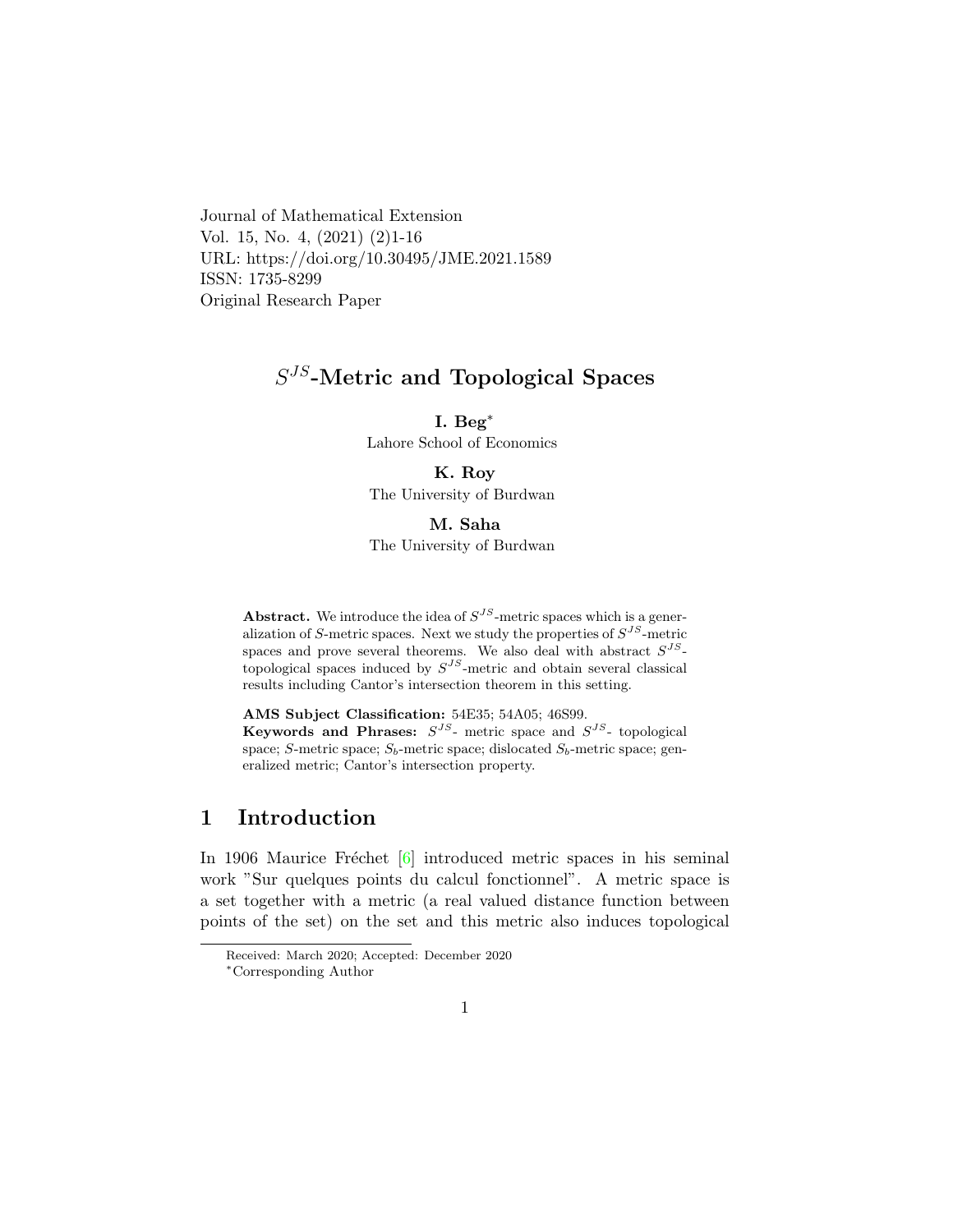properties like open and closed sets, which lead to the study of more abstract topological spaces [\[11\]](#page-14-0). However soon after the publication of Fréchet's paper, researchers have started to generalize/extend his idea. There are two types of generalizations/extensions of a metric; replace real number set R by some other larger set or relax one of the conditions in the definition of a metric. Menger [\[14\]](#page-14-1) was the first to propose probabilistic metric spaces, a generalization of metric spaces. During the last six decades a lot of further generalizations/extension of metric spaces was introduced/proposed by the researchers; pseudometric spaces/dislocated metric spaces [\[7\]](#page-14-2), partial metric spaces [\[3\]](#page-13-1), modular metric space with the Fatou property  $[12]$ , fuzzy metric spaces  $[10]$ , cone metric spaces [\[8\]](#page-14-5), b−metric spaces [\[4\]](#page-13-2), generalized D−metric spaces [\[2,](#page-13-3) [5,](#page-13-4) [15\]](#page-14-6), generalized cone metric spaces [\[1\]](#page-13-5) and so on. Sedghi et al. [\[17\]](#page-14-7) gave the concept of S−metric spaces by modifying D−metric and G−metric spaces. Following this Souayan and Mlaiki [\[18\]](#page-14-8) proposed the concept of  $S_b$ − metric spaces as a generalization of S−metric spaces. Afterwards Rohen et al. [\[16\]](#page-14-9) have given the definition of  $S_b$ − metric space in a more generalized way and they renamed the usual  $S_b$  – metric space as symmetric  $S_b$ –metric space. Recently Mehravaran et al. [\[13\]](#page-14-10) have defined dislocated  $S_b$ –metric space and proved some fixed point theorems therein. In the year 2015, Jleli and Samet [\[9\]](#page-14-11) introduced the idea of JS−metric spaces, which is one of the interesting generalization of usual metric spaces. They also showed that any standard metric space, b−metric space, dislocated metric space and modular metric space with the Fatou property are JS−metric space. In this paper we continue these efforts to further weaken the hypothesis of a metric. First we introduce  $S^{JS}$ - metric spaces with examples and study their properties. Next we discuss  $S^{JS}$ -topological spaces induced by  $S^{JS}$ -metric and prove several classical theorems including Cantor's intersection theorem in this setting.

## 2 Preliminaries

Let us recall some basic preliminaries here for subsequent use. Jleli and Samet [\[9\]](#page-14-11) have given the following definitions regarding a generalized metric space.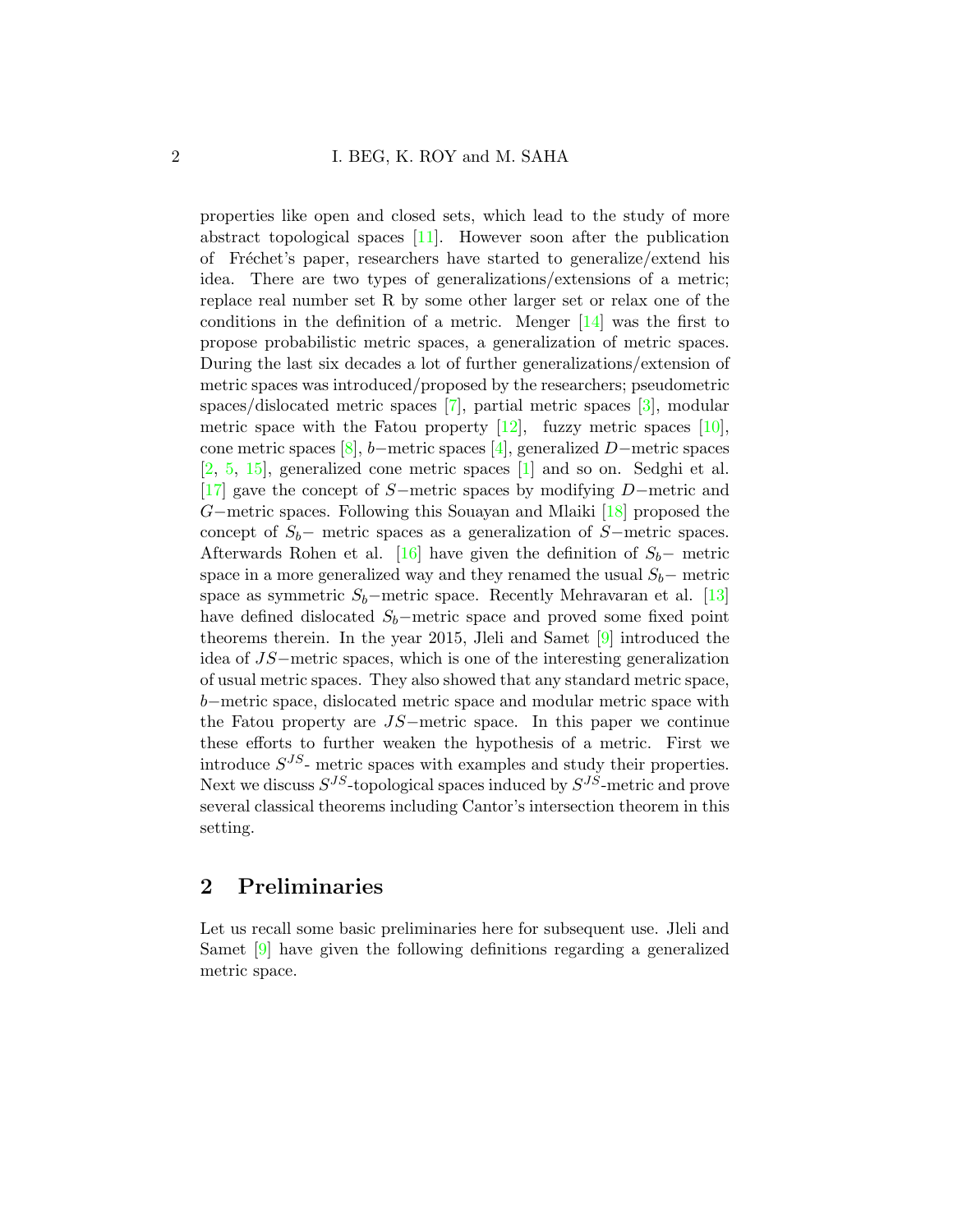Let A be a non-empty set and  $d : A \times A \rightarrow [0, \infty]$  be a mapping. For any  $a \in A$ , define the set

$$
C(d, A, a) = \{ \{a_n\} \subset A : \lim_{n \to \infty} d(a_n, a) = 0 \}.
$$

**Definition 2.1.** [\[9\]](#page-14-11) Let  $d : A \times A \rightarrow [0, \infty]$  be a mapping which satisfies the following conditions:

- (i)  $d(a, b) = 0$  implies  $a = b$  for all  $a, b \in A$ ;
- (ii) for every  $(a, b) \in A \times A$ , we have  $d(a, b) = d(b, a)$ ;
- (iii) if  $(a, b) \in A \times A$  and  $\{a_n\} \in C(d, A, a)$  then

$$
d(a,b) \le p \limsup_{n \to \infty} d(a_n, b), \text{ for some } p > 0.
$$

The pair  $(A, d)$  is a generalized metric space, usually known as  $JS$ -metric space.

Jleli and Samet [\[9\]](#page-14-11) observed that any metric space, b−metric space and dislocated metric space are JS−metric space. Our below example shows that a rectangular metric space  $[2]$  may not be a  $JS$ —metric space.

**Example 2.2.** Let  $X = \mathbb{R}$  and  $d : X^2 \to [0, \infty)$  be defined as follows:  $d(x, y) = d(y, x)$  for any  $x, y \in X$ ,  $d(x, y) = 0$  if  $x = y$  and for  $x \neq y$ .

$$
d(x,y) = \begin{cases} \frac{1}{n}, & \text{if } x = 1, y = 1 + \frac{1}{n} \text{ for any } n \ge 2 \\ \frac{1}{n^2}, & \text{if } x = 2, y = 1 + \frac{1}{n} \text{ for any } n \ge 2 \\ 3, & \text{otherwise} \end{cases}
$$

Then it can be easily verified that  $(X, d)$  is a rectangular metric space but it is not a metric space, because

$$
d(1,\frac{3}{2})+d(\frac{3}{2},2)=\frac{3}{4}<3=d(1,2)
$$

Here we see that  $\{1+\frac{1}{n}\}_{n\geq 2} \in C(d, X, 1)$  but there exits no  $p > 0$  for which

$$
d(1,2) \le p \limsup_{n \to \infty} d(1 + \frac{1}{n}, 2).
$$

Hence  $X$  is not a  $JS$ -metric space.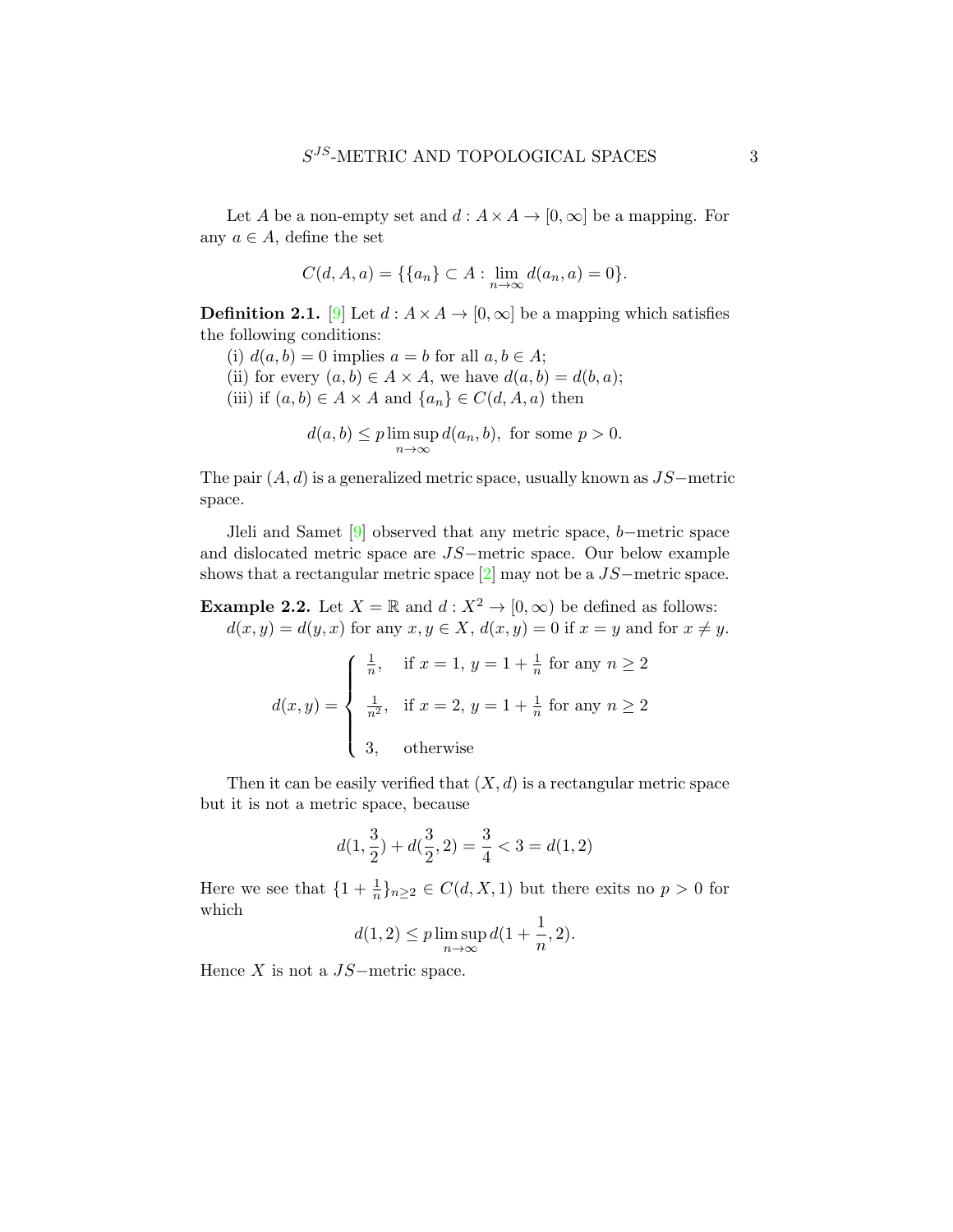We now give the definitions of  $S-$ metric space,  $S<sub>b</sub>$ —metric space and dislocated  $S_b$ –metric space.

<span id="page-3-0"></span>**Definition 2.3.** [\[17\]](#page-14-7) Let X be a non-empty set and  $S: X^3 \to [0, \infty)$  be a function satisfying the following conditions, for each  $x, y, z, w \in X$ :

(i)  $S(x, y, z) = 0$  if and only if  $x = y = z$ ;

(ii)  $S(x, y, z) \leq S(x, x, w) + S(y, y, w) + S(z, z, w).$ 

The function S is called an S−metric and the pair  $(X, S)$  is called an S−metric space.

<span id="page-3-1"></span>**Definition 2.4.** [\[16\]](#page-14-9) Let X be a nonempty set and  $s \geq 1$  be a given number. Also let a function  $S_b : X^3 \to [0, \infty)$  satisfies the following conditions, for each  $x, y, z, w \in X$ :

(i)  $S_b(x, y, z) = 0$  if and only if  $x = y = z$ ;

(ii)  $S_b(x, y, z) \leq s[S_b(x, x, w) + S_b(y, y, w) + S_b(z, z, w)].$ 

The pair  $(X, S_b)$  is called an  $S_b$ −metric space.

A symmetric  $S_b$ –metric is a function which satisfies the conditions (i), (ii) and also the following condition:

$$
S_b(x, x, y) = S_b(y, y, x)
$$

for all  $x, y \in X$ .

<span id="page-3-2"></span>**Definition 2.5.** [\[13\]](#page-14-10) Let X be a non-empty set and  $S_d : X^3 \to [0, \infty)$  be a mapping which satisfies the following conditions for all  $x, y, z, w \in X$ :

(i)  $S_d(x, y, z) = 0$  implies  $x = y = z$ ;

(ii)  $S_d(x, y, z) \le k[S_d(x, x, w) + S_d(y, y, w) + S_d(z, z, w)]$ , where  $k \ge 1$ . The function  $S_d$  is said to be a dislocated  $S_b$ –metric and the pair  $(X, S_d)$ is called a dislocated  $S_b$ –metric space. In the case when  $k = 1$ ,  $S_d$  is known as the dislocated S-metric.

# $3 \quad S^{JS}$ -metric spaces

Let X be a nonempty set and  $J: X^3 \to [0, \infty]$  be a function. For any  $x \in X$  define

 $S(J, X, x) = \{ \{x_n\} \subset X : \lim_{n \to \infty} J(x, x, x_n) = 0 \}$ 

for all  $x \in X$ .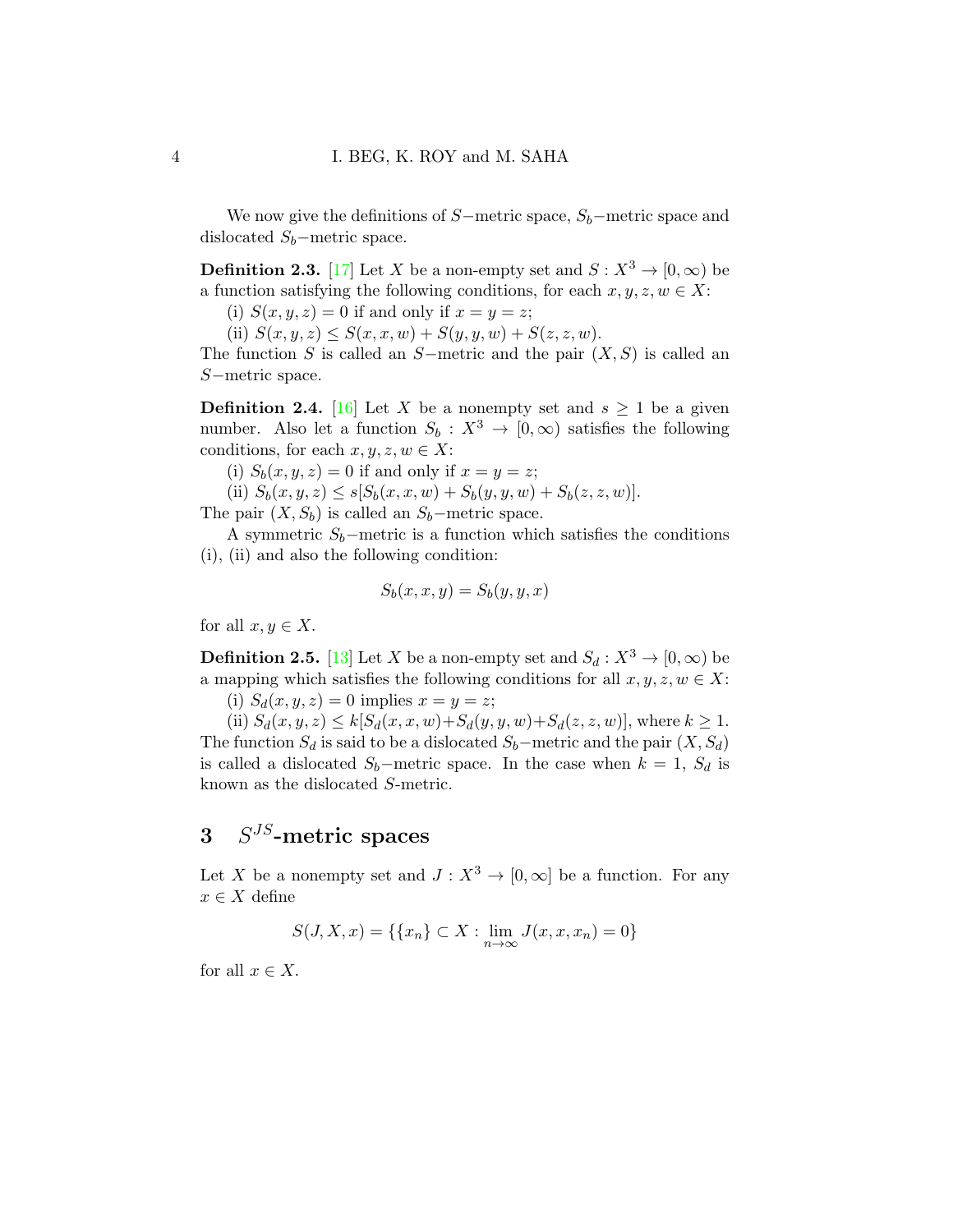**Definition 3.1.** Let X be a nonempty set and  $J: X^3 \to [0, \infty]$  satisfies the following conditions:

 $(J_1)$   $J(x, y, z) = 0$  implies  $x = y = z$  for any  $x, y, z \in X$ ;

 $(J_2)$  there exists some  $b > 0$  such that for any  $(x, y, z) \in X^3$  and  ${z_n} \in S(J, X, z)$ , we have

$$
J(x, y, z) \le b \limsup_{n \to \infty} (J(x, x, z_n) + J(y, y, z_n))
$$

Then the pair  $(X, J)$  is called an  $S^{JS}$ -metric space.

Additionally if J also satisfies

 $(J_3)$   $J(x, x, y) = J(y, y, x)$  for all  $x, y \in X$ , then we call it a symmetric  $S^{JS}$ -metric space.

<span id="page-4-0"></span>**Example 3.2.** Let  $X = \mathbb{R} \cup \{-\infty, \infty\}$  and  $J : X^3 \to [0, \infty]$  be defined by  $J(x, y, z) = |x| + |y| + t|z|$ ;  $t > 0$  with  $t \neq 2$  for all  $x, y, z \in X$ , then clearly  $(J_1)$  is satisfied. For any  $z \neq 0$ ,  $S(J, X, z) = \emptyset$ . If  $z = 0$  then for  ${z_n} \in S(J, X, 0)$ , we have

$$
J(x, y, 0) \le \frac{1}{2} \limsup_{n \to \infty} (J(x, x, z_n) + J(y, y, z_n))
$$

for all  $x, y \in X$ . Then  $(J_2)$  is also satisfied. So  $(X, J)$  is an  $S^{JS}$ -metric space but it is not symmetric.

<span id="page-4-1"></span>**Example 3.3.** Let  $X = \mathbb{R} \cup \{-\infty, \infty\}$  and  $J : X^3 \to [0, \infty]$  be defined by  $J(x, y, z) = |x| + |y| + 2|z|$  for all  $x, y, z \in X$ . Clearly the conditions  $(J_1)$  and  $(J_3)$  are satisfied. Also one can check that for any  $x, y, z \in X$ 

$$
J(x, y, z) \le \limsup_{n \to \infty} (J(x, x, z_n) + J(y, y, z_n))
$$

for any sequence  $\{z_n\} \in S(J, X, z)$ . Therefore  $(J_2)$  is also satisfied and hence X is a symmetric  $S^{JS}$ -metric space.

Remark 3.4. (1) Let  $(X, S)$  be an S−metric space (See Definition [2.3\)](#page-3-0). Clearly S satisfies condition  $(J_1)$ . Now let  $(x, y, z) \in X^3$  and  $\{z_n\}$ converges to z in  $(X, S)$ , then  $S(z, z, z_n) \to 0$  as  $n \to \infty$  and from the condition  $(ii)$  we have

$$
S(x, y, z) \le \limsup_{n \to \infty} (S(x, x, z_n) + S(y, y, z_n))
$$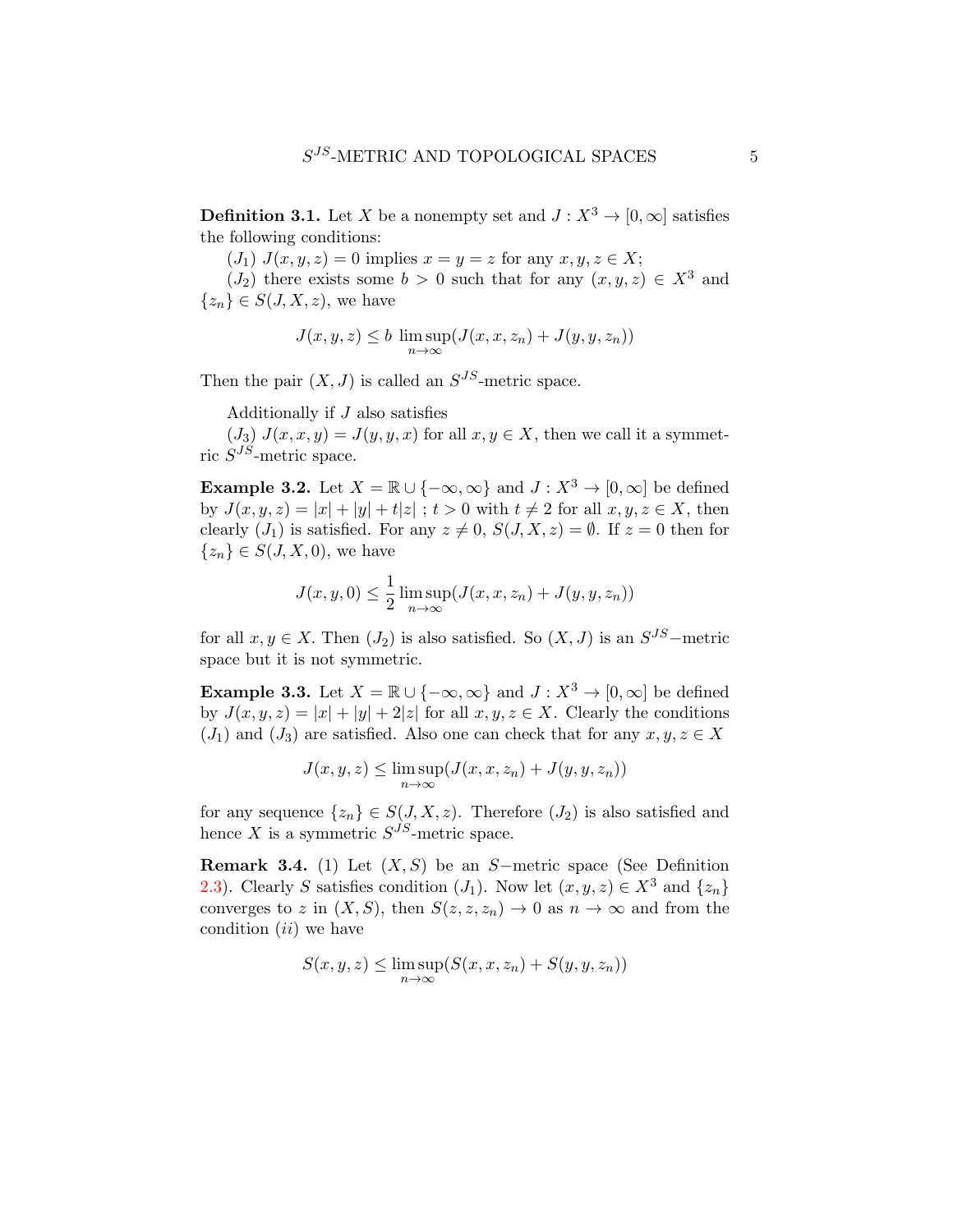Therefore S satisfies  $(J_2)$  also. Hence X is an  $S^{JS}$ -metric space. It is also symmetric.

(2) Let  $(X, S_b)$  be an  $S_b$ –metric space with coefficient  $s \geq 1$  (See Definition [2.4\)](#page-3-1). Then clearly  $S_b$  satisfies  $(J_1)$  and it also satisfies  $(J_2)$ for  $b = s$ . So an  $S_b$ -metric space is an  $S^{JS}$ -metric space.

(3) If  $(X, S_d)$  is a dislocated  $S_b$ –metric space with coefficient  $k \geq 1$ (See Definition [2.5\)](#page-3-2), then clearly  $S_d$  satisfies the condition  $(J_1)$  and condition  $(J_2)$  for  $b = k$ . So a dislocated  $S_b$ -metric space is an  $S^{JS}$ metric space.

**Definition 3.5.** Let  $(X, J)$  be an  $S^{JS}$ -metric space, then a sequence  ${x_n} \subset X$  is said to be convergent to an element  $x \in X$  if  ${x_n} \in$  $S(J, X, x)$ .

**Definition 3.6.** Let  $(X, J)$  be an  $S^{JS}$ -metric space. A sequence  $\{x_n\} \subset$ X is said to be Cauchy if  $\lim_{n,m\to\infty} J(x_n, x_n, x_m) = 0$ .

**Definition 3.7.** An  $S^{JS}$ -metric space is said to be complete if every Cauchy sequence in  $X$  is convergent.

**Definition 3.8.** Let  $(X, J)$  be an  $S^{JS}$ -metric space and  $T: X \to X$  be a self mapping. Then T is called continuous at  $a \in X$  if for any  $\epsilon > 0$ there exists  $\delta > 0$  such that for any  $x \in X$ ,  $J(T_a, Ta, Tx) < \epsilon$  whenever  $J(a, a, x) < \delta$ .

**Theorem 3.9.** In an  $S^{JS}$ -metric space  $(X, J)$  if  $\{x_n\}$  converges to both x and y for  $x, y \in X$ , then  $x = y$ .

Proof. Now,

$$
J(x, x, y) \le b \limsup_{n \to \infty} (2J(x, x, x_n)).
$$

Since  $x_n \to x$  then  $\lim_{n\to\infty} J(x, x, x_n) = 0$ , which implies  $J(x, x, y) = 0$ that is  $x = y$ .  $\Box$ 

**Theorem 3.10.** Let  $(X, J)$  be an  $S^{JS}$ -metric space and  $\{x_n\} \subset X$ converges to some  $x \in X$ . Then  $J(x, x, x) = 0$ .

**Proof.** Since  $\{x_n\}$  converges to x it follows that  $\{x_n\} \in S(J, X, x)$  and thus

$$
J(x, x, x) \le b \limsup_{n \to \infty} (2J(x, x, x_n)),
$$

which implies  $J(x, x, x) = 0$ .  $\Box$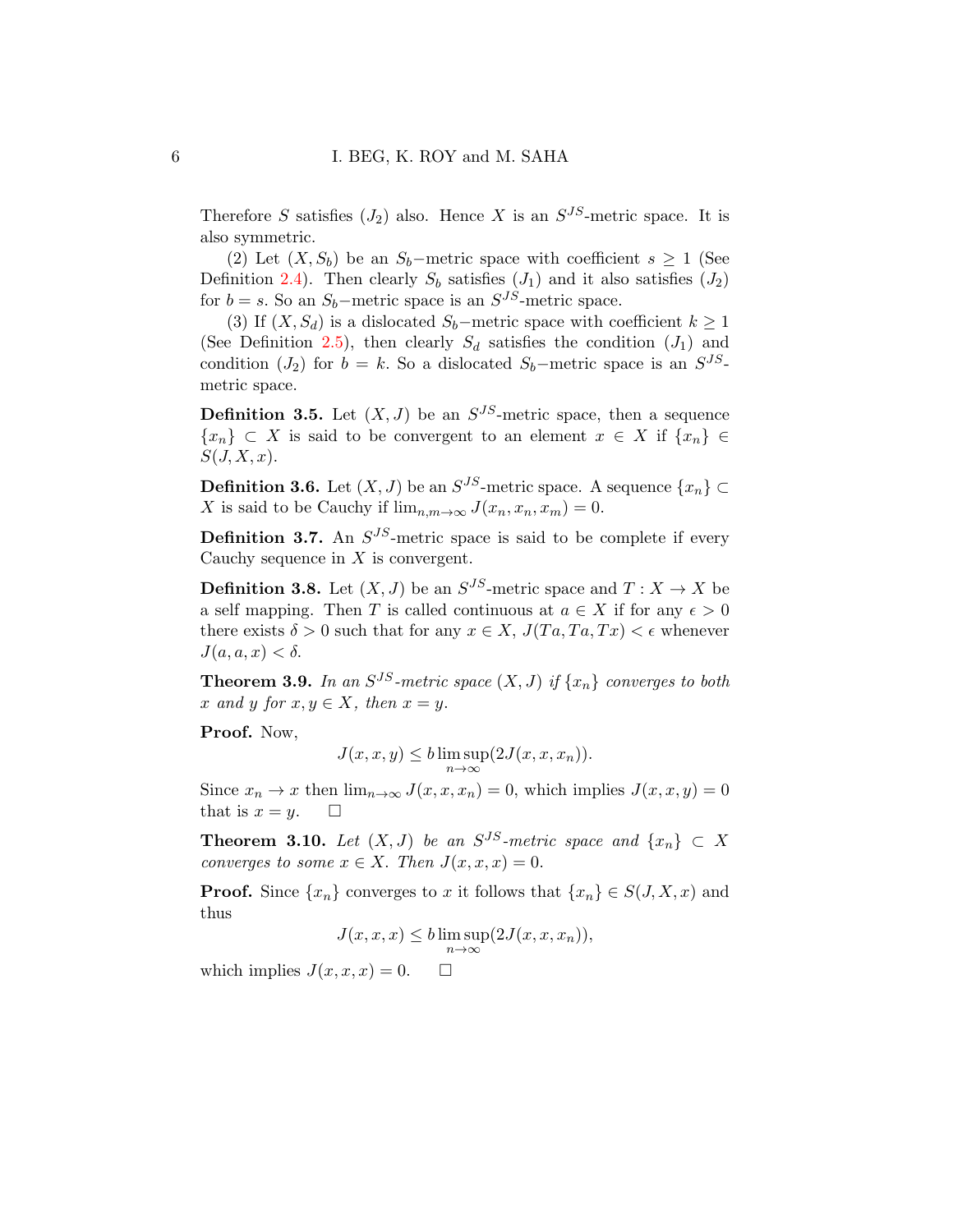**Theorem 3.11.** In a symmetric  $S^{JS}$ -metric space  $(X, J)$  if a Cauchy sequence  $\{x_n\}$  has a convergent subsequence then  $\{x_n\}$  is also convergent in X.

**Proof.** Let  $\{x_n\}$  has a convergent subsequence  $\{x_{n_k}\}$  which converges to  $x \in X$ . Now since  $(X, J)$  is symmetric, we have

$$
J(x, x, x_n) = J(x_n, x_n, x) \leq b \limsup_{k \to \infty} (2J(x_n, x_n, x_{n_k})).
$$

Taking  $n, k \to \infty$  we have  $\lim_{n \to \infty} J(x, x, x_n) = 0$ . So  $\{x_n\}$  converges to  $x.$   $\Box$ 

**Theorem 3.12.** In an  $S^{JS}$ -metric space  $(X, J)$  if T is continuous at  $a \in$ X then for any sequence  $\{x_n\} \in S(J, X, a)$  implies  $\{Tx_n\} \in S(J, X, Ta)$ .

**Proof.** Let  $\epsilon > 0$  be given. Since T is continuous at a then for  $\epsilon > 0$ there exists  $\delta > 0$  such that  $J(a, a, x) < \delta$  implies  $J(Ta, Ta, Tx) < \epsilon$ .

As  $\{x_n\}$  converges to a, so for  $\delta > 0$  there exists  $N \in \mathbb{N}$  such that  $J(a, a, x_n) < \delta$  for all  $n \geq N$ . Therefore for any  $n \geq N$ ,  $J(Ta, Ta, Tx_n) <$  $\epsilon$  and thus  $Tx_n \to Ta$  as  $n \to \infty$ .  $\Box$ 

# $4 \quad S^{JS}$ -topological spaces

**Definition 4.1.** Let  $(X, J)$  be an  $S^{JS}$ -metric space. The open and closed ball of center  $x \in X$  and radius  $r > 0$  in X are defined as follows:

<span id="page-6-1"></span>
$$
B_J(x,r) = \{ y \in X : J(x,x,y) < r \};
$$
\n
$$
B_J[x,r] = \{ y \in X : J(x,x,y) \le r \}.
$$

**Remark 4.2.** It may happen that in an  $S^{JS}$ -metric space  $X, x \notin$  $B_J(x,r)$  for some  $r > 0$  and  $x \in X$ . In Example [3.2](#page-4-0) if we take  $x = 1$ ,  $r = 2$  and  $t = 1$  then  $J(1, 1, 1) = 3$  and therefore  $1 \notin B_J(1, 2)$ .

<span id="page-6-0"></span>**Theorem 4.3.** Let  $(X, J)$  be an  $S^{JS}$ -metric space. Let  $\tau = {\emptyset} \cup {U} (\neq$  $\emptyset$ )  $\subset X$ : for any  $x \in U$  there exists  $r > 0$  such that  $B_J(x,r) \subset U$ . Then  $\tau$  forms a topology on X, called the topology induced by J and  $(X, \tau)$  is said to be a  $S^{JS}$ - topological space.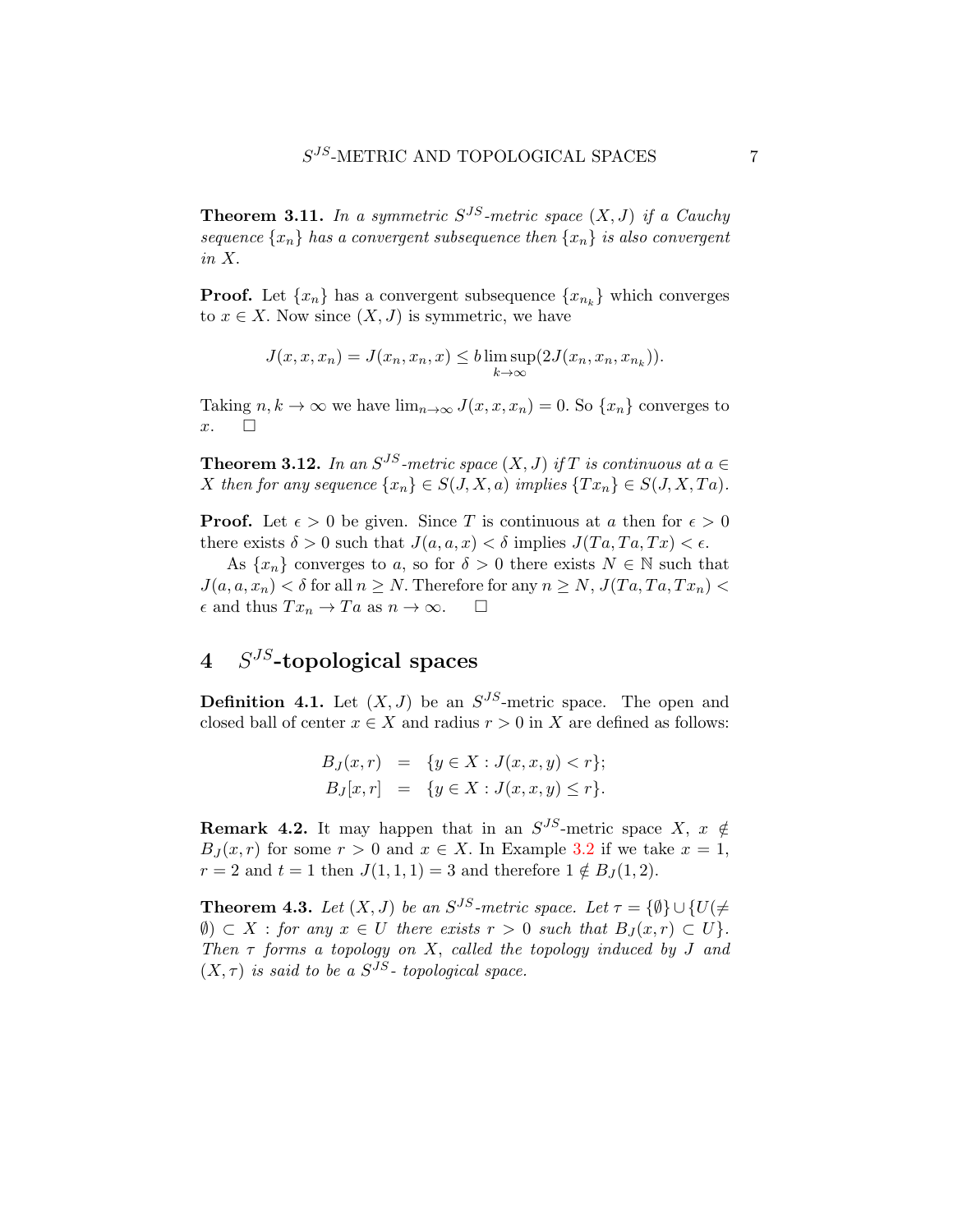**Proof.** Clearly  $X \in \tau$ . Now let  $\{G_{\alpha}\}_{{\alpha \in \Lambda}}, \Lambda$  being an indexing set, be a collection of members of  $\tau$  and  $G = \bigcup_{\alpha \in \Lambda} G_{\alpha}$ . If  $x \in G$  then there exists some  $\beta \in \Lambda$  such that  $x \in G_{\beta}$ . So there exists  $r > 0$  such that  $B_J(x,r) \subset G_\beta \subset G$ . Hence  $G \in \tau$ .

Also let  $G, H \in \tau$  and  $y \in G \cap H$ . Then there exist  $r_1, r_2 > 0$  such that  $B_J(y,r_1) \subset G$  and  $B_J(y,r_2) \subset H$ . If we take  $r = \min\{r_1,r_2\}$ then we have  $B_J(y, r) \subset G \cap H$  and so  $G \cap H \in \tau$ . Therefore  $\tau$  forms a topology on X.  $\square$ 

**Definition 4.4.** Let  $(X, J)$  be an  $S^{JS}$ -topological space. and  $F \subset X$ . Then F is said to be closed if there exists an open set  $U \subset X$  such that  $F=U^c$ .

<span id="page-7-0"></span>**Theorem 4.5.** Let  $(X, J)$  be an  $S^{JS}$ -topological space and  $F \subset X$  be closed. Let  $\{x_n\} \subset F$  be such that  $\{x_n\} \in S(J, X, x)$ , then  $x \in F$ .

**Proof.** If possible let  $x \notin F$ . Then  $x \in F^c = U$ , where U is open. So there exists  $r > 0$  such that  $B_J(x,r) \subset U$ . Now  $\lim_{n\to\infty} J(x,x,x_n) = 0$ so for  $r > 0$  there exists  $N \in \mathbb{N}$  such that  $J(x, x, x_n) < r$  whenever  $n \geq N$ . Thus  $x_n \in B_J(x,r) \subset U$  for all  $n \geq N$ , a contradiction. Hence  $x \in F$ .  $\Box$ 

**Theorem 4.6.** Let  $(X, J)$  be an  $S^{JS}$ - topological space and  $F \subset X$  be closed. If X is complete then  $(F, J_F)$  is also complete.

**Proof.** Let  $\{x_n\} \subset F$  be Cauchy in F. Since X is complete and  $\{x_n\}$  is Cauchy in X also, there exists  $z \in X$  such that  $\{x_n\} \in S(J, X, z)$ . As F is closed then by Theorem [4.5](#page-7-0) we have  $z \in F$ . Thus  $\{x_n\}$  is convergent in F. Therefore F is complete.  $\square$ 

**Theorem 4.7.** Let  $(X, J)$  be an  $S^{JS}$ -topological space and T be continuous self mapping on X. Then for any open set U,  $T^{-1}(U)$  is open.

**Proof.** Let U be any open set in X, if  $T^{-1}(U) = \emptyset$  then we are done. So let  $T^{-1}(U) \neq \emptyset$  and  $a \in T^{-1}(U)$ . Then  $Ta \in U$  and since U is open there exists  $\epsilon > 0$  such that  $B_J(Ta, \epsilon) \subset U$ . T is continuous at 'a' so there exists  $\delta > 0$  such that  $J(x, x, a) < \delta$  implies  $J(Tx, Tx, Ta) < \epsilon$ . Therefore  $T(B_J(a, \delta)) \subset B_J(Ta, \epsilon) \subset U$  implying that  $B_J(a, \delta) \subset T^{-1}(U)$ . Hence  $T^{-1}(U)$  is open.  $\square$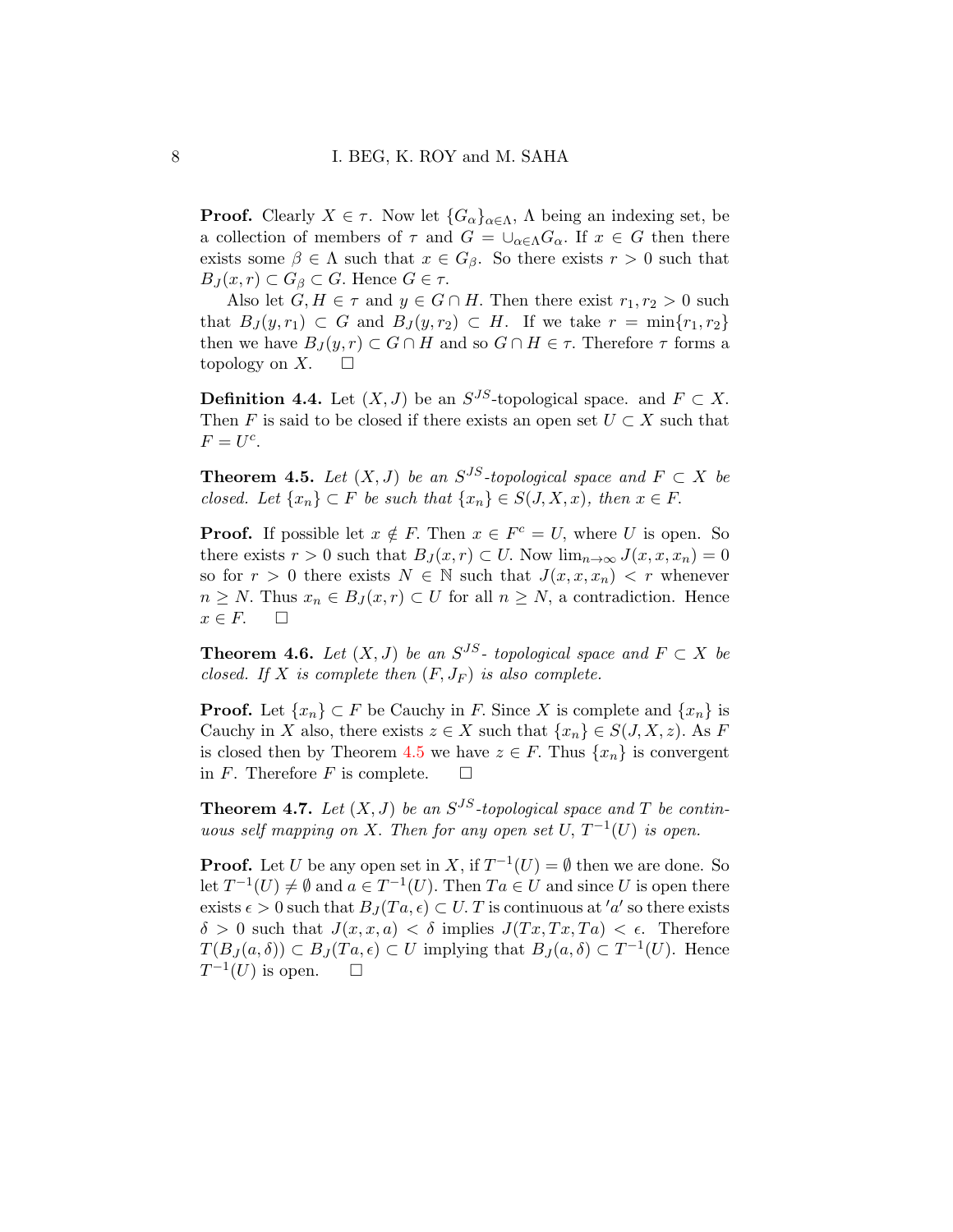**Definition 4.8.** Let  $(X, J)$  be an  $S^{JS}$ -metric space and  $A \subset X$ . Then  $diam(A) = sup{J(a, a, b) : a, b \in X}.$ 

**Definition 4.9.** In an  $S^{JS}$ -topological space  $(X, J)$ , a sequence  $\{F_n\}$ of subsets of X is said to be decreasing if  $F_1 \supset F_2 \supset F_3 \supset \dots$ .

The following theorem gives conditions under which the intersection of such a sequence is non empty.

<span id="page-8-0"></span>**Theorem 4.10.** [Cantor's intersection property] Let  $(X, J)$  be a complete  $S^{JS}$ -metric space and  $\{F_n\}$  be a decreasing sequence of nonempty closed subsets of X such that  $diam(F_n) \to 0$  as  $n \to \infty$ . Then the intersection  $\bigcap_{n=1}^{\infty} F_n$  contains exactly one point.

**Proof.** Let  $x_n \in F_n$  be arbitrary for all  $n \in \mathbb{N}$ . Since  $\{F_n\}$  is decreasing, we have  $\{x_n, x_{n+1}, ...\} \subset F_n$  for all  $n \in \mathbb{N}$ .

Now for any  $n, m \in \mathbb{N}$  with  $n, m \geq k$  we have  $J(x_n, x_n, x_m) \leq$  $diam(F_k), k \geq 1$ . Let  $\epsilon > 0$  be given. Then there exists some  $p \in \mathbb{N}$  such that  $diam(F_p) < \epsilon$  since  $diam(F_n) \to 0$  as  $n \to \infty$ . From this it follows that  $J(x_n, x_n, x_m) < \epsilon$  whenever  $n, m \geq p$ . So  $\{x_n\}$  is Cauchy in X. By the completeness of X there exists  $z \in X$  such that  $\{x_n\} \in S(J, X, z)$ . Since  $\{x_n, x_{n+1}, ...\} \subset F_n$  and  $F_n$  is closed for each  $n \in \mathbb{N}$ , using Theorem [4.5](#page-7-0) we have  $z \in \bigcap_{n=1}^{\infty} F_n$ .

Next we prove the uniqueness of z. Let  $y \in \bigcap_{n=1}^{\infty} F_n$  be another point, then  $J(z, z, y) > 0$ . As  $diam(F_n) \to 0$ , there exists  $N_0 \in \mathbb{N}$  such that

 $diam(F_n) < J(z, z, y) \leq diam(F_n)$ 

for all  $n \ge N_0$ , a contradiction. Hence  $\bigcap_{n=1}^{\infty} F_n = \{z\}$  and this completes the proof of our theorem.  $\Box$ 

**Definition 4.11.** Let  $(X, J)$  be an  $S^{JS}$ -metric space and  $A(\neq \emptyset) \subset X$ . Then a closed set  $F$  (if exists) is said to be the closure of  $A$  if it is largest which satisfies

 $A \subset F \subset A \cup \{x \in X : \text{there exists } \{x_n\} \subset A \text{ such that } \{x_n\} \in$  $S(X, J, x)$ .

We denote F as  $\overline{A}$ .

**Remark 4.12.** If  $(X, J)$  is an  $S^{JS}$ -metric space and  $A(\neq \emptyset) \subset X$  is closed then by Theorem [4.5](#page-7-0) we have  $\overline{A} = A$ .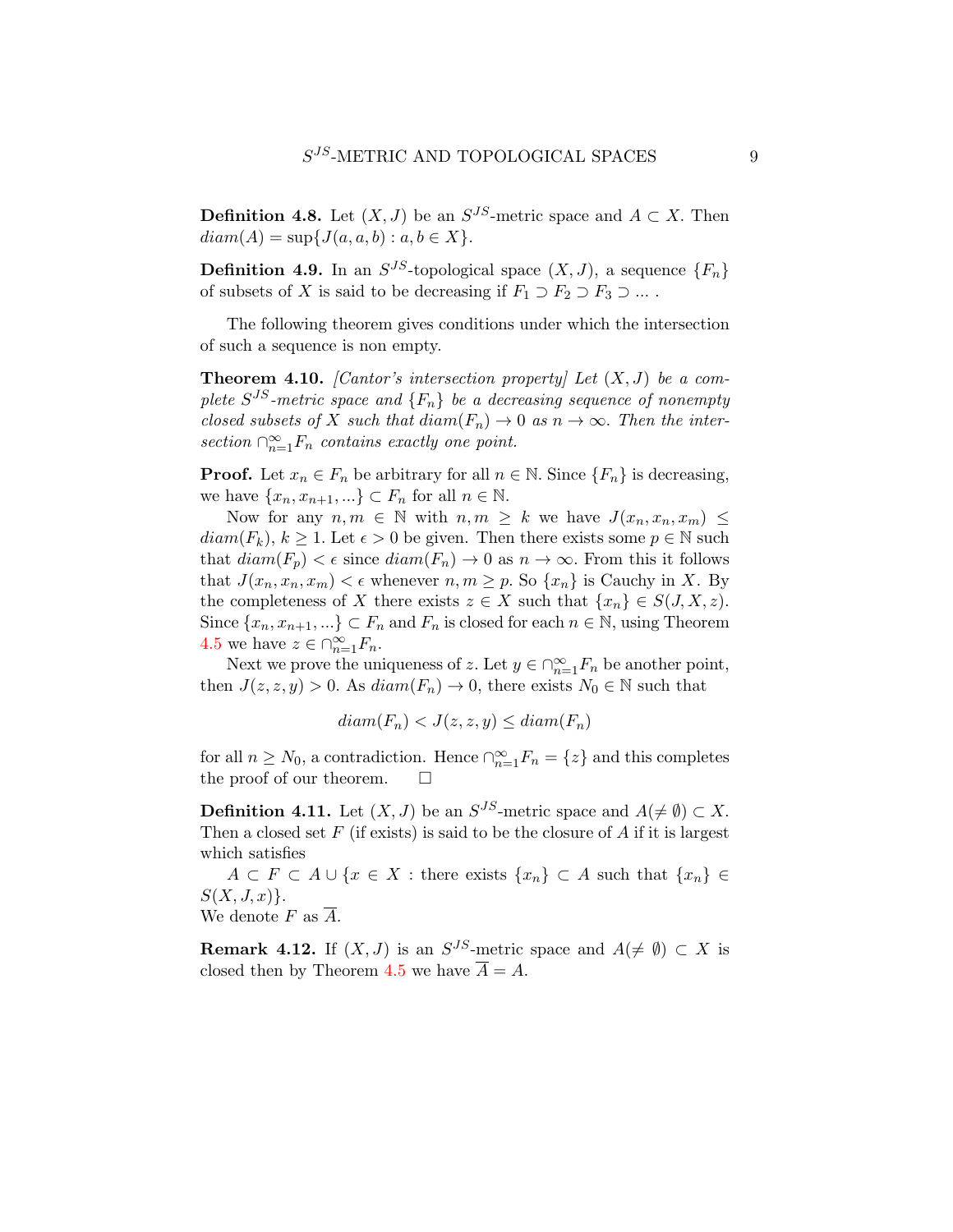<span id="page-9-2"></span>**Theorem 4.13.** Let  $(X, J)$  be an  $S^{JS}$ -metric space and  $A(\neq \emptyset) \subset X$ . Then  $\{x \in X : \text{there exists } \{x_n\} \subset A \text{ such that } \{x_n\} \in S(X, J, x)\}$  $\{x \in X : \text{for all } r > 0, B_J(x,r) \cap A \neq \emptyset\}.$ 

**Proof.** Let  $y \in \{x \in X : \text{for all } r > 0, B_J(x,r) \cap A \neq \emptyset\}$ . Then  $B_J(y, \frac{1}{n}) \cap A \neq \emptyset$  for all  $n \in \mathbb{N}$ . So there exists  $y_n \in B_J(y, \frac{1}{n}) \cap A$  for all  $n \in \mathbb{N}$  and we have,  $\{y_n\} \in S(X, J, y)$ . Thus  $y \in \{x \in X : \text{there exists}\}$  ${x_n} \subset A$  such that  ${x_n} \in S(X, J, x)$ .

Conversely let,  $z \in \{x \in X : \text{there exists } \{x_n\} \subset A \text{ such that }$  ${x_n} \in S(X, J, x)$ . Then there exists  ${z_n} \subset A$  such that  $J(z, z, z_n) \to 0$ as  $n \to \infty$ . Let us choose a  $r > 0$ . Then there exists  $m \in \mathbb{N}$  such that  $z_n \in B_J(z,r)$  for all  $n \geq m$ . So  $B_J(z,r) \cap A \neq \emptyset$ . Hence  $z \in \{x \in X:$ for all  $r > 0$ ,  $B_J(x,r) \cap A \neq \emptyset$ .  $\square$ 

**Remark 4.14.** Clearly from Theorem [4.3](#page-6-0) we have  $A \subset \overline{A} \subset A \cup \{x \in X :$ for all  $r > 0$ ,  $B_J(x, r) \cap A \neq \emptyset$ .

<span id="page-9-0"></span>**Theorem 4.15.** Let  $(X, J)$  be an  $S^{JS}$ -metric space and  $A, B$  be two nonempty subsets of X with  $A \subset B$ . Then  $\overline{A} \subset \overline{B}$ .

**Proof.** Clearly  $\overline{A}$  and  $\overline{B}$  are largest closed sets respectively satisfying the followings

 $A \subset \overline{A} \subset A \cup \{x \in X : \text{there exists } \{x_n\} \subset A \text{ such that } \{x_n\} \in$  $S(X, J, x)$ ,

 $B \subset \overline{B} \subset B \cup \{x \in X : \text{there exists } \{x_n\} \subset B \text{ such that } \{x_n\} \in$  $S(X, J, x)$ .

Now,  $A \cup B \subset \overline{A} \cup \overline{B} \subset (A \cup B) \cup (\{x \in X : \text{there exists } \{x_n\} \subset A \text{ such})$ that  $\{x_n\} \in S(X, J, x)\} \cup \{x \in X : \text{there exists } \{x_n\} \subset B \text{ such that }$  ${x_n} \in S(X, J, x)$  implies that  $B \subset \overline{A} \cup \overline{B} \subset B \cup \{x \in X : \text{there exists}\}$  ${x_n} \subset B$  such that  ${x_n} \in S(X, J, x)$ . Since  $\overline{A} \cup \overline{B}$  is closed, it follows that  $\overline{A} \cup \overline{B} \subset \overline{B}$ . Therefore we have  $\overline{A} \cup \overline{B} = \overline{B}$  and thus  $\overline{A} \subset \overline{B}$ .

<span id="page-9-1"></span>**Theorem 4.16.** Let  $(X, J)$  be a symmetric  $S^{JS}$ -metric space and  $A(\neq$ (0) ⊂ X for which  $\overline{A}$  exists. Then  $diam(\overline{A}) \leq L \, diam(A)$ , where  $L =$  $\max\{1, 2b, 4b^2\}.$ 

**Proof.** Let  $x, y \in \overline{A}$ . Then we have to consider three cases. **Case 1.** If  $x, y \in A$  then

$$
J(x, x, y) \leq diam(A). \tag{1}
$$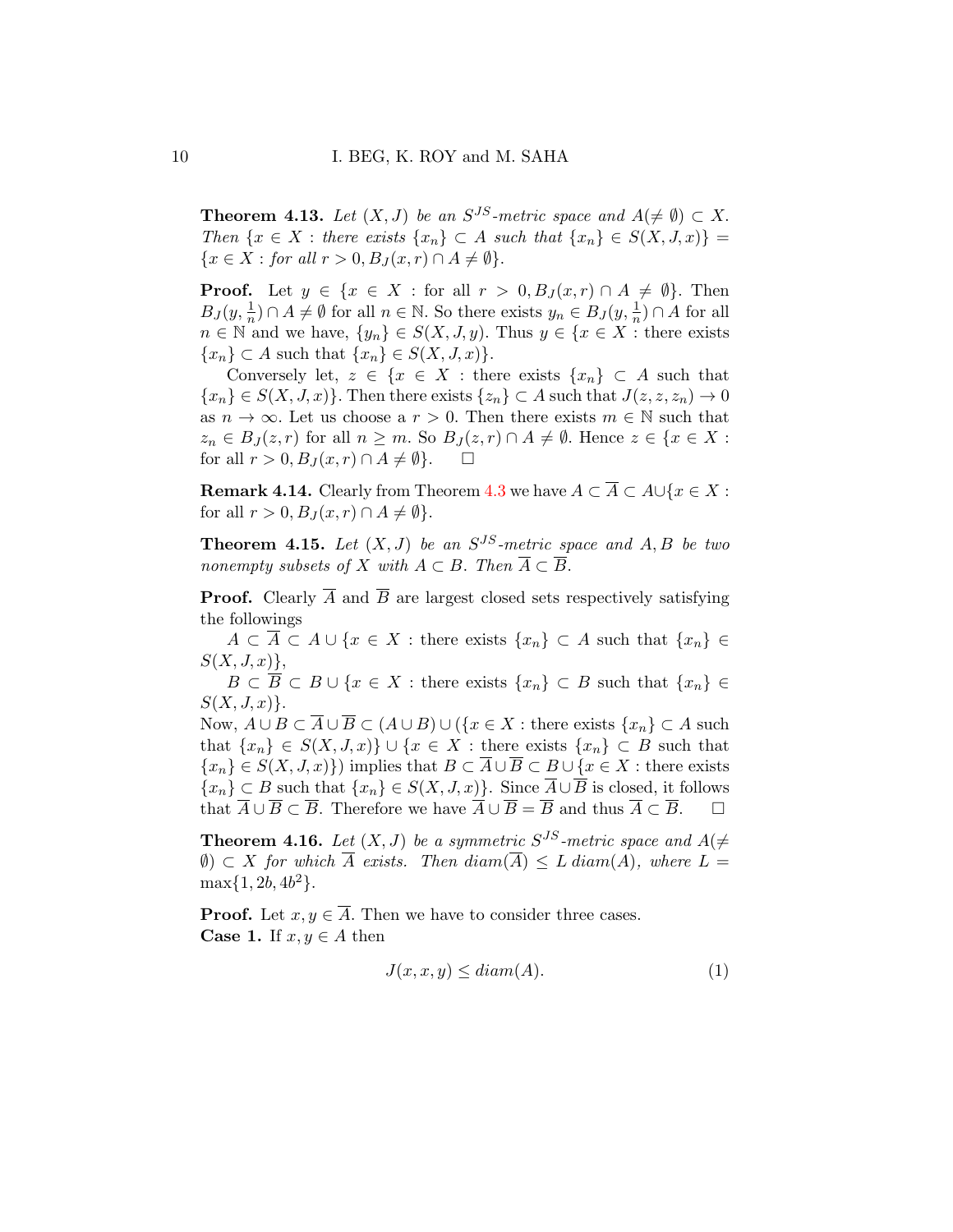**Case 2.** If  $x \in A$  and  $y \in \{x \in X : \text{there exists } \{x_n\} \subset A \text{ such that }$  ${x_n} \in S(X, J, x)$  then there exists a sequence  ${y_n} \subset A$  such that  ${y_n} \in S(X, J, y)$  and we have

<span id="page-10-0"></span>
$$
J(x, x, y) \leq 2b \limsup_{n \to \infty} J(x, x, y_n)
$$
  

$$
\leq 2b \operatorname{diam}(A). \tag{2}
$$

**Case 3.** If  $x, y \in \{p \in X : \text{there exists } \{p_n\} \subset A \text{ such that } \{p_n\} \in \mathbb{R}$  $S(X, J, p)$ } then there exists sequences  $\{x_n\}, \{y_n\} \subset A$  such that  $\{x_n\} \in$  $S(X, J, x), \{y_n\} \in S(X, J, y)$  and we have

<span id="page-10-1"></span>
$$
J(x, x, y) \leq 2b \limsup_{n \to \infty} J(x, x, y_n)
$$
  
=  $2b \limsup_{n \to \infty} J(y_n, y_n, x)$   
 $\leq 2b \limsup_{n \to \infty} (2b \limsup_{m \to \infty} J(y_n, y_n, x_m))$   
 $\leq 4b^2 diam(A).$  (3)

Therefore from [\(1\)](#page-6-1), [\(2\)](#page-10-0) and [\(3\)](#page-10-1) we get  $diam(\overline{A}) \leq L diam(A), L =$  $\max\{1, 2b, 4b^2\}.$   $\Box$ 

<span id="page-10-2"></span>**Theorem 4.17.** (Converse of Theorem 4.[10](#page-8-0)) Let  $(X, J)$  be a symmetric  $S^{JS}$ -metric space in which every nonempty subset has a closure and  ${F_n}$  be a decreasing sequence of nonempty closed subsets of X with  $diam(F_n) \to 0$  as  $n \to \infty$  . If  $\bigcap_{n=1}^{\infty} F_n$  contains exactly one point then X is complete.

**Proof.** Let  $\{x_n\}$  be a Cauchy sequence in X. Let us choose  $G_n$  =  ${x_n, x_{n+1}, x_{n+2}, \ldots}$  for all  $n \in \mathbb{N}$ . Since  ${x_n}$  is a Cauchy sequence therefore  $diam(G_n) \to 0$  as  $n \to \infty$ . Also  $\{G_n\}$  is a decreasing sequence of nonempty closed subsets of  $X$  (using Theorem [4.15\)](#page-9-0) such that  $diam(G_n) \to 0$  as  $n \to \infty$  (from Theorem [4.16\)](#page-9-1). Hence from the given condition we see that  $\bigcap_{n=1}^{\infty} \overline{G_n} = \{z\}, z \in X$ .

Now  $J(z, z, x_n) \leq diam(\overline{G_n}) \to 0$  as  $n \to \infty$ . So  $\{x_n\}$  is convergent and X is complete.  $\square$ 

<span id="page-10-3"></span>**Example 4.18.** Let us consider the symmetric  $S^{JS}$ -metric space given in Example [3.3.](#page-4-1) Then we have for any  $x \in X$  and for any  $r > 0$ 

$$
B_J(x,r) = \begin{cases} \emptyset, & \text{if } |x| \ge \frac{r}{2} \\ (-(\frac{r}{2} - |x|), (\frac{r}{2} - |x|)), & \text{if } |x| < \frac{r}{2} \end{cases}
$$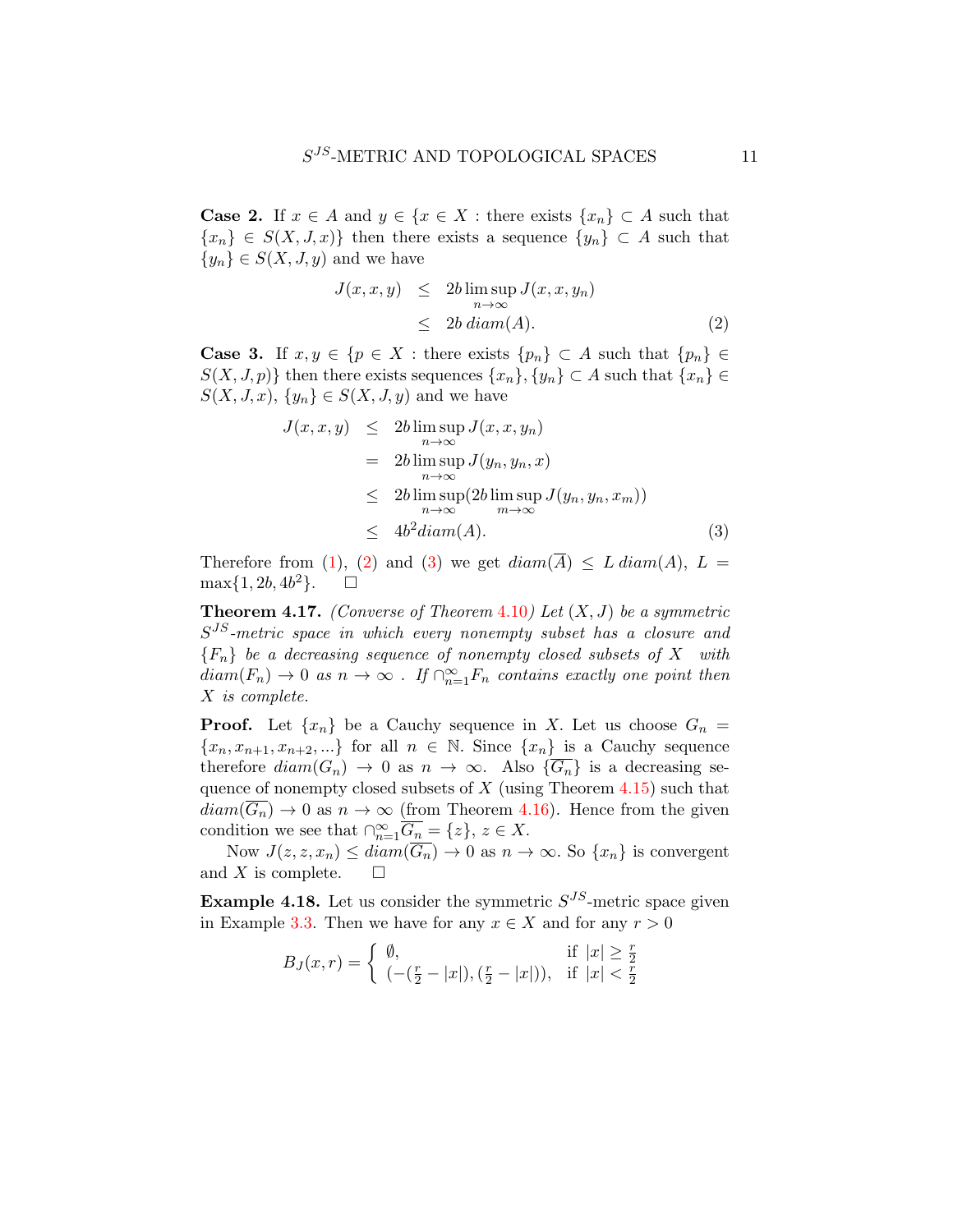and

$$
B_J[x,r] = \begin{cases} \emptyset, & \text{if } |x| > \frac{r}{2} \\ [-(\frac{r}{2} - |x|), (\frac{r}{2} - |x|)], & \text{if } |x| \le \frac{r}{2} \end{cases}
$$

Here we see that the topology  $\tau$  is given by

$$
\tau = \{\emptyset\} \cup \{B(\neq \emptyset) : B \subset X \setminus \{0\}\} \cup \{B(\neq \emptyset) : 0 \in B\}
$$

and there exists  $r > 0$  such that  $\left(-\frac{r}{2}\right)$  $rac{r}{2}, \frac{r}{2}$  $\frac{r}{2}$   $\subset$   $B$  }.

Clearly any nonempty subset of  $X$  containing  $0$  is closed.

If  $A(\neq \emptyset) \subset X$ ,  $0 \notin A$  and there does not exist a sequence  $\{x_n\} \subset A$ converging to 0 in X then there must exists some  $r > 0$  such that  $0 \in \left(-\frac{r}{2}\right)$  $rac{r}{2}, \frac{r}{2}$  $\binom{r}{2} \subset X \backslash A$  and therefore we have A is closed. If  $A(\neq \emptyset) \subset X$ is not closed,  $0 \notin A$  and there exists a sequence  $\{x_n\} \subset A$  converging to 0 in X then  $\overline{A} = A \cup \{0\}$ . So in  $(X, J)$  any nonempty subset of X has closure.

Example 4.19. (Supporting example for Theorem [4.17\)](#page-10-2) Let us consider the symmetric  $S^{JS}$ -metric space given in Example [3.3.](#page-4-1) Also let  $\{F_n\}$ be a decreasing sequence of nonempty closed subsets of  $X$  such that  $diam(F_n) \to 0$  as  $n \to \infty$ . If  $0 \notin F_m$  for some  $m \in \mathbb{N}$ . Then  $0 \notin F_k$  for all  $k \geq m$ . Now let  $x_k \in F_k$  for all  $k \geq m$ . Then  $\{x_m, x_{m+1}, ...\} \subset F_m$ and also  $J(x_k, x_k, x_k) \leq diam(F_k) \to 0$  as  $m \leq k \to \infty$ . Thus  $|x_k| \to 0$ as  $k \to \infty$  and we get  $J(0, 0, x_k) = 2|x_k| \to 0$  as  $m \leq k \to \infty$ . Since  $F_m$ is closed so by Theorem [4.15](#page-9-0) we get  $0 \in F_m$ , a contradiction.

Therefore  $0 \in F_n$  for all  $n \in \mathbb{N}$ . Now if  $t \neq 0 \in \bigcap_{n=1}^{\infty} F_n$  then  $J(t, t, t) \leq diam(F_n) \to 0$  as  $n \to \infty$  implying that  $t = 0$ , a contradiction. Therefore  $\bigcap_{n=1}^{\infty} F_n = \{0\}$ . Here we see that  $(X, J)$  is complete.

The condition,  $S^{JS}$ -metric space X is symmetric is a sufficient condition in Theorem [4.17.](#page-10-2) Which can be shown from our next example.

**Example 4.20.** If we consider the  $S^{JS}$ -metric space given in Example [3.2](#page-4-0) then it is not symmetric and the topology  $\tau$  is given by  $\tau = \{\emptyset\} \cup$  ${B(\neq \emptyset): B \subset X \setminus \{0\}\}\cup {B(\neq \emptyset): 0 \in B \text{ and there exists } r > 0 \text{ such}}$ that  $0 \in (-r, r) \subset B$ . Clearly any nonempty subset of X containing 0 is closed. If  $A(\neq \emptyset) \subset X$ ,  $0 \notin A$  and there does not exist a sequence  ${x_n} \subset A$  converging to 0 in X then there must exists some  $r > 0$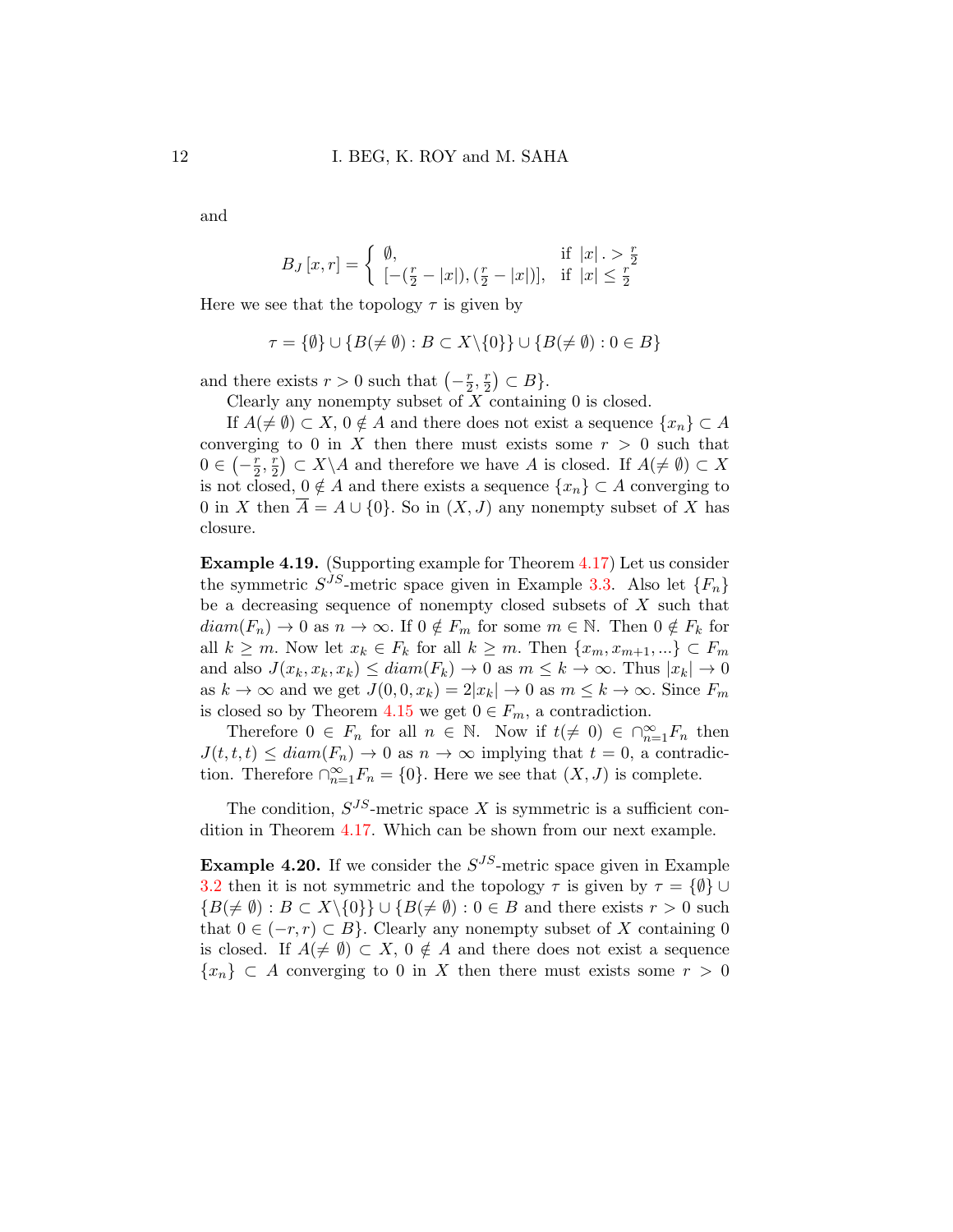such that  $0 \in (-r, r) \subset X \backslash A$  and therefore we have A is closed. If  $A(\neq \emptyset) \subset X$  is not closed,  $0 \notin A$  and there exists a sequence  $\{x_n\} \subset A$ converging to 0 in X then  $\overline{A} = A \cup \{0\}.$ 

So in  $(X, J)$  any nonempty subset of X has closure and we can prove that for any decreasing sequence  ${F_n}$  of nonempty closed subsets of X such that  $diam(F_n) \to 0$  as  $n \to \infty$ ,  $\bigcap_{n=1}^{\infty} F_n = \{0\}$ , in a similar way as in Example [4.18.](#page-10-3)

**Definition 4.21.** Let  $(X, J)$  be an  $S^{JS}$ -metric space and  $A(\neq \emptyset) \subset X$ . Then  $int(A)$  is the largest open set contained in A.

**Definition 4.22.** Let  $(X, J)$  be an  $S^{JS}$ -metric space. A subset A of X is said to be nowhere dense in X if  $\overline{A}$  exists and  $int(\overline{A}) = \emptyset$ .

**Theorem 4.23.** Let  $(X, J)$  be an  $S^{JS}$ -metric space and  $A(\neq \emptyset) \subset X$ . If  $\overline{A}$  exists then  $int(X\backslash A)=X\backslash\overline{A}$ .

**Proof.** Since  $\overline{A}$  exists then  $A \subset \overline{A} \subset A \cup \{x \in X : \text{there exists } \{x_n\} \subset A$ such that  $\{x_n\} \in S(X, J, x)$ . Let us denote the set  $\{x \in X : \text{there exists}\}$  $\{x_n\} \subset A$  such that  $\{x_n\} \in S(X, J, x)$  by A'. Then  $(X \setminus A) \cap (X \setminus A') \subset A$  $X\setminus\overline{A}\subset X\setminus A$ . Now  $X\setminus\overline{A}$  is open so  $X\setminus\overline{A}\subset int(X\setminus A)$ . If  $int(X\setminus A)=\emptyset$ then we are done. So let  $int(X \backslash A) \neq \emptyset$  and  $x \in int(X \backslash A)$ . Then there exists some  $r > 0$  such that  $B_J(x,r) \subset int(X \backslash A) \subset X \backslash A$ . So  $B_J(x,r) \cap A = \emptyset$  and we have  $x \in X \backslash A'$  (using Theorem [4.13\)](#page-9-2). It implies that  $x \in (X \backslash A) \cap (X \backslash A') \subset X \backslash \overline{A}$ . Therefore  $int(X \backslash A) \subset X \backslash \overline{A}$ , which shows that  $int(X \backslash A) = X \backslash \overline{A}$ .  $\square$ 

**Theorem 4.24.** Let  $(X, J)$  be an  $S^{JS}$ -metric space and  $A(\neq \emptyset) \subset X$  be a nowhere dense set in X. Then for any open set  $U \neq \emptyset$  there exists an open set  $V(\neq \emptyset) \subset U$  such that  $V \cap A = \emptyset$ .

**Proof.** Since  $int(\overline{A}) = \emptyset$  then  $\overline{A} \neq X$ . So  $int(X \setminus A) = X \setminus \overline{A} \neq \emptyset$ . Let U be a nonempty open set in X. Then  $U \cap int(X \backslash A) \neq \emptyset$  because if  $U \cap$  $int(X\setminus A) = \emptyset$  then  $U\cap (X\setminus\overline{A}) = \emptyset$  implying that  $U \subset \overline{A}$ , a contradiction. Let  $V = U \cap int(X \backslash A)$ . Then V is open and  $V \subset int(X \backslash A) \subset X \backslash A$ . Therefore  $V \cap A = \emptyset$ .  $\Box$ 

**Definition 4.25.** An  $S^{JS}$ -metric space  $(X, J)$  is said to have property  $(c)$  if every nonempty subset of X has a closure.

**Conjecture:** A complete  $S^{JS}$ -metric space  $(X, J)$  with property (c) is not expressable as a countable union of nowhere dense sets.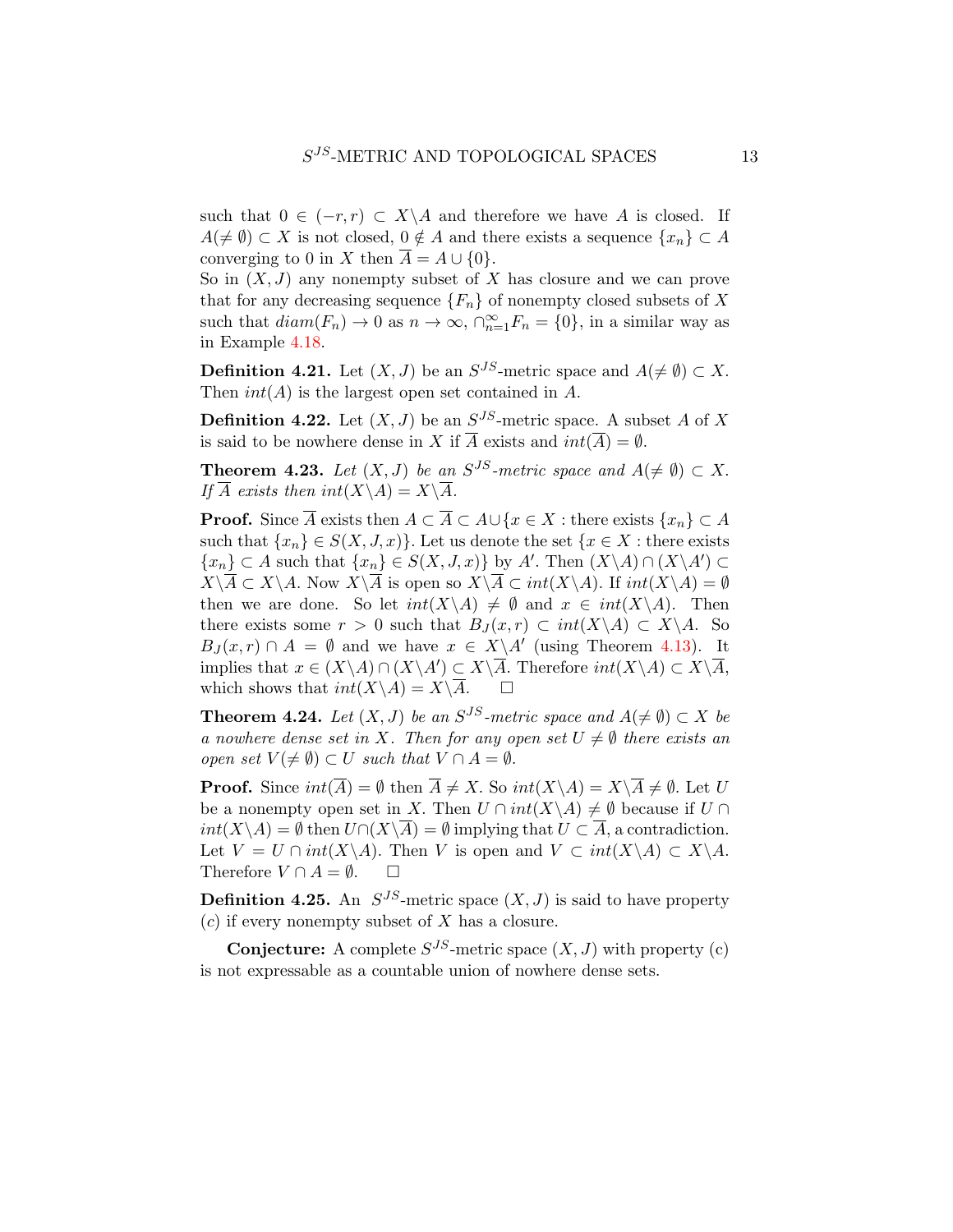## 5 Conclusion

In this paper we initiated the study of  $S^{JS}$ - metric and topological spaces and proved several classical theorems. In future we plan to further investigate topological properties of these spaces. Proving Baire's Category Theorem in  $S^{JS}$ - metric spaces is still an open challenging problem. We also expect applications of these spaces in approximation theory, variational problems, fixed point theory, and optimization theory.

### Acknowledgements

We would like to thank the editor and the reviewers for their valuable comments and suggestions that have helped us to improve the paper significantly. Kushal Roy acknowledges financial support awarded by the Council of Scientific and Industrial Research, New Delhi, India, through research fellowship (Award No: 09/025(0223)/2017-EMR-I) for carrying out research work leading to the preparation of this manuscript.

## References

- <span id="page-13-5"></span>[1] I. Beg, M. Abbas and T. Nazir, Generalized cone metric spaces, J. Nonlinear Sci. Appl., 3(1)(2010), 21-31.
- <span id="page-13-3"></span>[2] A. Branciari, A fixed point theorem of Banach-Caccippoli type on a class of generalized metric spaces, Publicationes Mathematicae, 57 (2000), 31-37.
- <span id="page-13-1"></span>[3] M. Bukatin, R. Kopperman, S. Mathews and H. Pajoohesh, Partial metric spaces, Amer. Math. Mon., 116(8)(2009)708-718.
- <span id="page-13-2"></span>[4] S. Czerwik, Contraction mappings in b−metric spaces, Acta Math. Inform. Univ. Ostrav., 1 (1993), 5-11.
- <span id="page-13-4"></span>[5] B.C. Dhage, Generalized metric spaces and mapping with fixed point, Bull. Calcutta Math. Soc., 84 (1992), 329-336.
- <span id="page-13-0"></span>[6] M. Fréchet, Sur quelques points du calcul fonctionnel, Rendic. Circ. Mat. Palermo, 22 (1906) 1–74.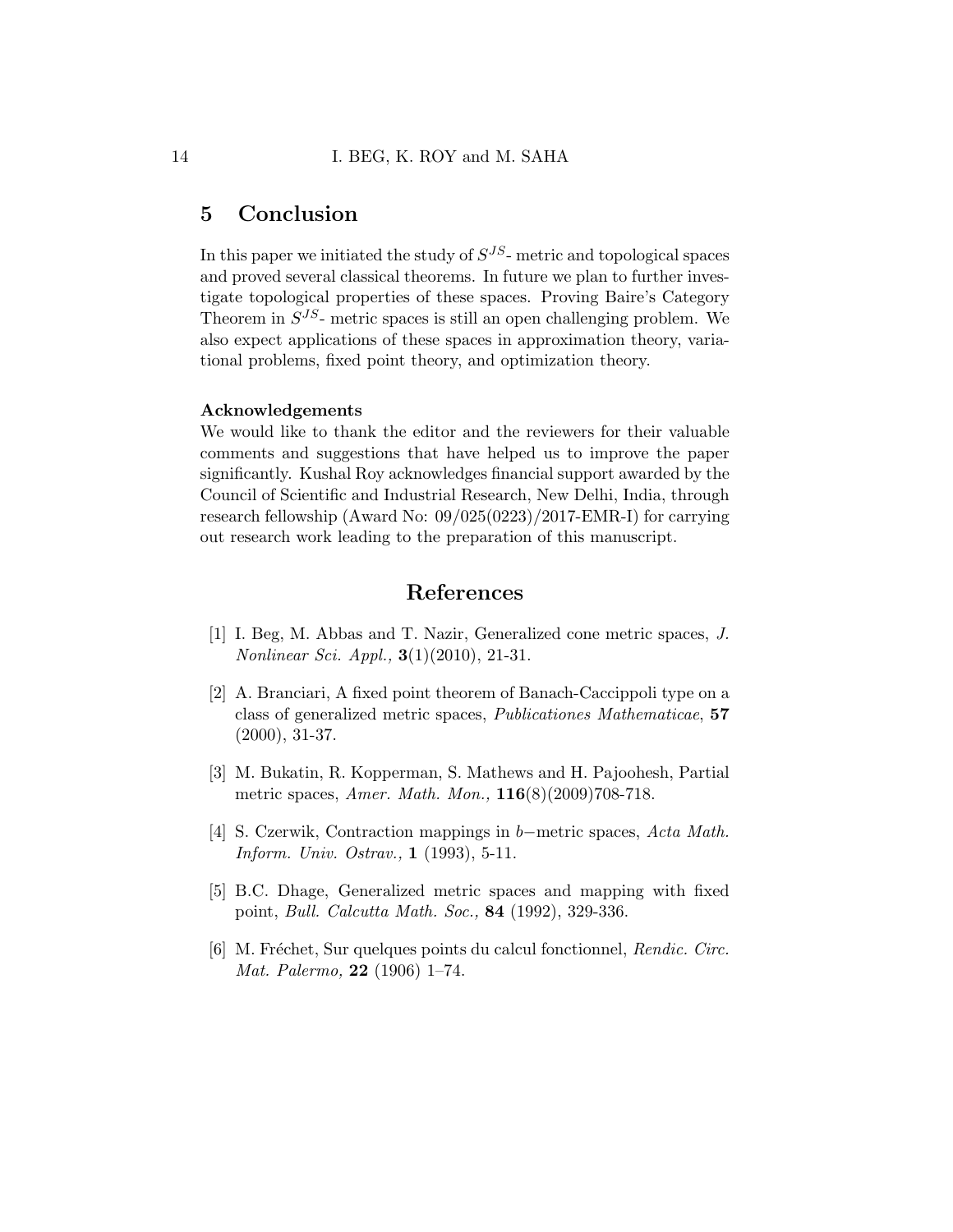- <span id="page-14-2"></span>[7] P. Hitzler, A.K. Seda, Dislocated topologies, *J. Electr. Eng.*,  $51(12)$  $(2000), 3-7.$
- <span id="page-14-5"></span>[8] L. Huang and X. Zhang, Cone metric spaces and fixed point theorems of contractive mappings, J. Math. Anal. Appl.,  $332(2)(2007)$ , 1468-1476.
- <span id="page-14-11"></span>[9] M. Jleli, B. Samet, A generalized metric space and related fixed point theorems, Fixed Point Theory and Appl., 2015 (2015), doi:10.1186/s13663-015-0312-7.
- <span id="page-14-4"></span>[10] O. Kaleva and S. Seikkala, On fuzzy metric spaces, Fuzzy Sets and Systems, 12(3) (1984), 215-229.
- <span id="page-14-0"></span>[11] J.L. Kelley, General Topology, Van Nostrand, NewYork ,1955.
- <span id="page-14-3"></span>[12] W.M. Kozlowski, Moduler Function Spaces, Monographs and Textbooks in Pure and Applied Mathematics, 122 (1988), Dekker, New York.
- <span id="page-14-10"></span>[13] H. Mehravaran, M. Khanehgir and R. Allahyari, Fixed point theorems for F-Contractions in dislocated  $S_b$ -metric spaces, *Journal of* Mathematical Extension, 13(4) (2019), 69-89.
- <span id="page-14-1"></span>[14] K. Menger, Probabilistic theories of relations, *Proc. Nat. Acad. Sci.* USA, 37(3) (1951), 178-180.
- <span id="page-14-6"></span>[15] Z. Mustafa and B. Sim, A new approach to generalized metric spaces, J. Nonlinear and Convex Anal., 7(2) (2006), 289-297.
- <span id="page-14-9"></span>[16] Y. Rohen, T. Došenović and S. Radenović, A note on the paper "A Fixed Point Theorem in  $S_b$ -Metric Spaces", Filomat, 31(11) (2017), 3335-3346.
- <span id="page-14-7"></span>[17] S. Sedghi, N. Shobe and A. Aliouche, A generalization of fixed point theorems in S-metric spaces, Mat. Vesnik,  $64$  (2012), 258-266.
- <span id="page-14-8"></span>[18] N. Souayah, N. Mlaiki, A fixed point theorem in  $S_b$  -metric spaces, J. Math. Computer Sci., 16 (2016), 131-139.